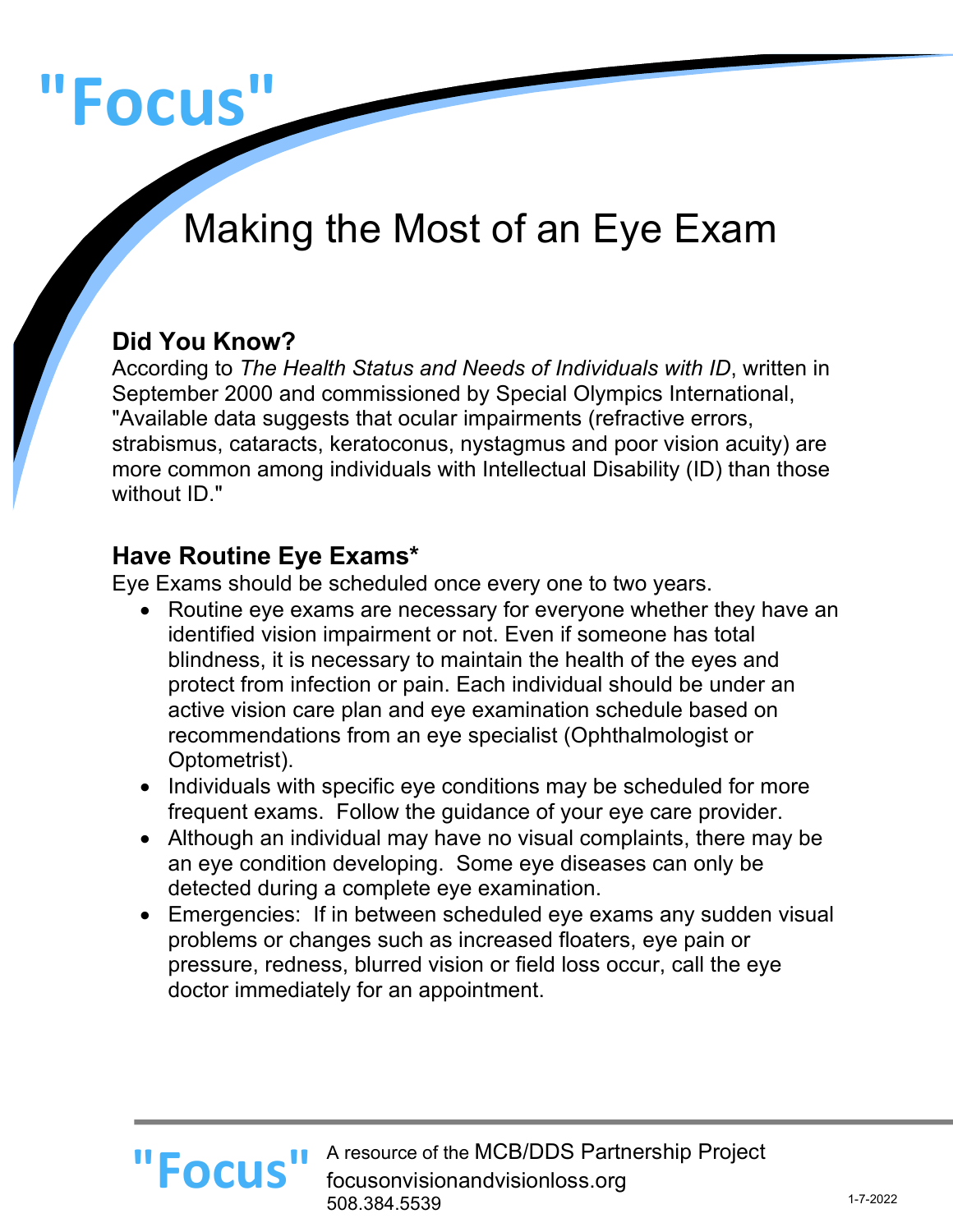#### \* **DDS Guidelines for Vision Care**

**Eye Examination:** ALL, including those with legal or total blindness, should be under an active vision care plan and eye examination schedule based on recommendations from an eye specialist (ophthalmologist or optometrist). Refer to specialist if new ocular signs and/or symptoms develop, including changes in vision/behavior. Annual comprehensive eye exam for patients with diabetes.

**Glaucoma Assessment:** For individuals aged 19 39: Comprehensive eye exam at least once by age 18-22. Follow up eye exam every 2-3 years, with more frequent eye exams for higher risk patients. For individuals aged 40 or older: Comprehensive eye exam every 1-2 years, with more frequent eye exams for higher risk patients.

#### **Choose an Eye Doctor**

Be thorough and careful when choosing an eye care provider. The time spent will be well worth your efforts!

- An Ophthalmologist: A doctor of medicine or osteopathy who specializes in the medical and surgical care of the eyes and visual system and the prevention of eye disease and injury and can deliver total eye care (eye examinations, eyeglasses, contact lenses, medicine and surgery), diagnose general diseases of the body and treat ocular manifestations of systemic diseases. (American Academy of Ophthalmology, 1992)
- An Optometrist: A health care provider who is licensed to examine the eyes and determine the presence of a vision problem, determine visual acuity, prescribe eyeglasses, contact lenses, and eye exercises. (American Academy of Ophthalmology, 1992)
- Low Vision Specialist: An Optometrist or Ophthalmologist who specializes in prescribing optical and nonoptical devices to enhance functional vision.

Ask for recommendations of Optometrists and Ophthalmologists who have experience in working with adults with intellectual/developmental disability (IDD).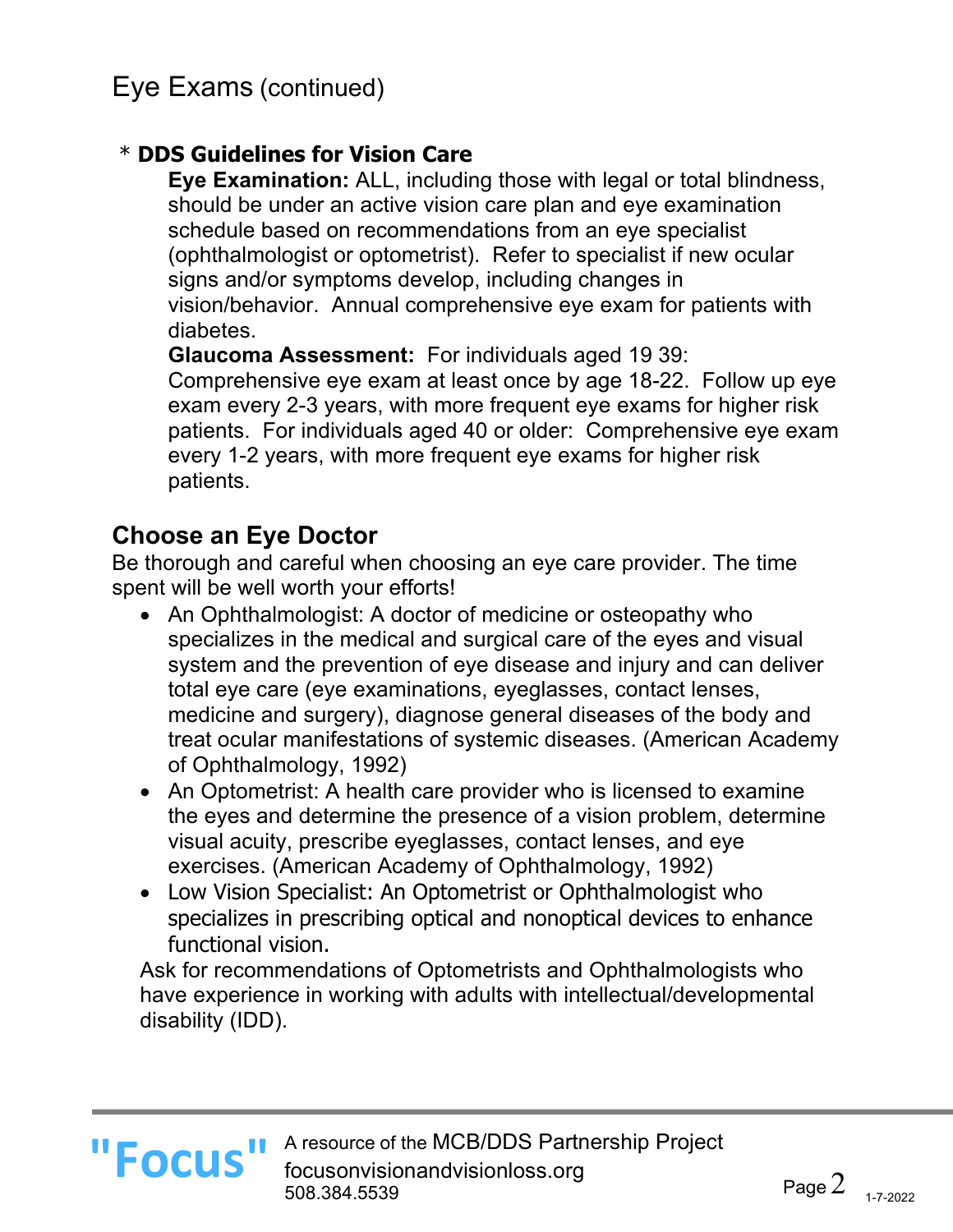## **Select the Best Appointment Day & Time!**

Consider several factors when scheduling an appointment as this will help to set the stage for a successful eye exam.

- Describe the reason for the exam to help determine how quickly the appointment is needed.
- Schedule the eye exam on a day when someone who knows the individual well can go along. A supportive companion can help the individual relax and feel as comfortable as possible so that the exam can be completed.
- If waiting is difficult, schedule the appointment to be the first of the day or the first after the doctor's lunch break.

# **Plan for Success!**

Prepare based on individual needs.

- It may be very helpful to talk about the upcoming appointment and explain what will happen as a way to reduce any anxiety about the eye exam. For others, it may be best to inform them on the morning of or just before the exam.
- Prior to the exam, make a list of all questions, concerns and observations of functional vision. Ask the individual and the caregivers who work with the individual in different settings for input.
- Gather important medical information such as medical diagnosis, previous eye reports, medications, allergies, environmental sensitivities, and prior reactions to eye exams.

#### **Get Ready to Go!**

- Call ahead on the day of the appointment to see if the doctor is running on time so that you can adjust your arrival time at the office accordingly.
- Take along important information including: medical diagnosis, previous eye reports, medications, allergies, environmental sensitivities, prior reactions to eye exams, functional vision information and questions/concerns.
- Bring any appropriate item or quiet activity that is reinforcing and/or comforting to the individual. This may be helpful to have if there is time to be spent in the waiting room.

**"Focus"**

A resource of the MCB/DDS Partnership Project focusonvisionandvisionloss.org 508.384.5539